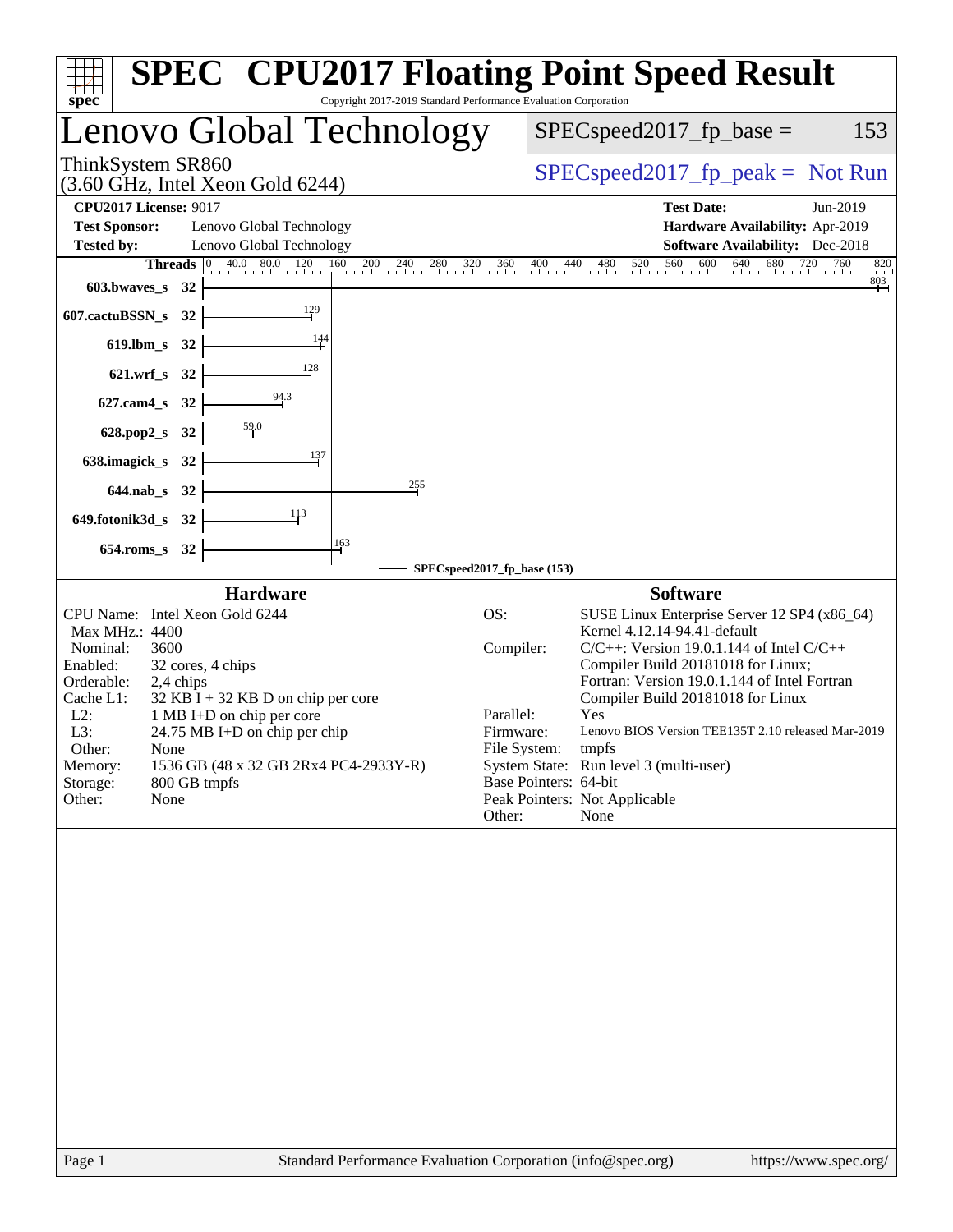

### Lenovo Global Technology

ThinkSystem SR860<br>  $SPEC speed2017<sub>rfp</sub> peak = Not Run$  $SPEC speed2017_fp\_base = 153$ 

(3.60 GHz, Intel Xeon Gold 6244)

**[Test Sponsor:](http://www.spec.org/auto/cpu2017/Docs/result-fields.html#TestSponsor)** Lenovo Global Technology **[Hardware Availability:](http://www.spec.org/auto/cpu2017/Docs/result-fields.html#HardwareAvailability)** Apr-2019 **[Tested by:](http://www.spec.org/auto/cpu2017/Docs/result-fields.html#Testedby)** Lenovo Global Technology **[Software Availability:](http://www.spec.org/auto/cpu2017/Docs/result-fields.html#SoftwareAvailability)** Dec-2018

**[CPU2017 License:](http://www.spec.org/auto/cpu2017/Docs/result-fields.html#CPU2017License)** 9017 **[Test Date:](http://www.spec.org/auto/cpu2017/Docs/result-fields.html#TestDate)** Jun-2019

### **[Results Table](http://www.spec.org/auto/cpu2017/Docs/result-fields.html#ResultsTable)**

|                            | <b>Base</b>    |                |                |                |            | <b>Peak</b>    |       |                |                |              |                |              |                |              |
|----------------------------|----------------|----------------|----------------|----------------|------------|----------------|-------|----------------|----------------|--------------|----------------|--------------|----------------|--------------|
| <b>Benchmark</b>           | <b>Threads</b> | <b>Seconds</b> | Ratio          | <b>Seconds</b> | Ratio      | <b>Seconds</b> | Ratio | <b>Threads</b> | <b>Seconds</b> | <b>Ratio</b> | <b>Seconds</b> | <b>Ratio</b> | <b>Seconds</b> | <b>Ratio</b> |
| 603.bwayes_s               | 32             | 73.5           | 802            | 73.5           | 803        | 72.4           | 815   |                |                |              |                |              |                |              |
| 607.cactuBSSN s            | 32             | <u> 129</u>    | <b>129</b>     | 129            | 129        | 130            | 128   |                |                |              |                |              |                |              |
| $619.$ lbm s               | 32             | 36.3           | 144            | 36.2           | 145        | 37.3           | 140   |                |                |              |                |              |                |              |
| $621.wrf$ s                | 32             | 104            | 128            | 103            | 128        | 103            | 128   |                |                |              |                |              |                |              |
| $627.cam4_s$               | 32             | 94.0           | 94.3           | 94.0           | 94.3       | 94.1           | 94.1  |                |                |              |                |              |                |              |
| $628.pop2_s$               | 32             | 204            | 58.3           | 198            | 59.8       | 201            | 59.0  |                |                |              |                |              |                |              |
| 638.imagick_s              | 32             | 106            | 137            | 105            | 137        | 105            | 137   |                |                |              |                |              |                |              |
| $644$ .nab s               | 32             | 68.6           | 255            | 68.7           | 255        | 68.4           | 255   |                |                |              |                |              |                |              |
| 649.fotonik3d s            | 32             | 80.1           | 114            | 80.5           | <u>113</u> | 81.3           | 112   |                |                |              |                |              |                |              |
| $654$ .roms s              | 32             | 96.7           | 163            | 96.6           | <b>163</b> | 95.7           | 165   |                |                |              |                |              |                |              |
| $SPEC speed2017$ fp base = |                |                | 153            |                |            |                |       |                |                |              |                |              |                |              |
| $SPECspeed2017_fp\_peak =$ |                |                | <b>Not Run</b> |                |            |                |       |                |                |              |                |              |                |              |

Results appear in the [order in which they were run.](http://www.spec.org/auto/cpu2017/Docs/result-fields.html#RunOrder) Bold underlined text [indicates a median measurement](http://www.spec.org/auto/cpu2017/Docs/result-fields.html#Median).

### **[Operating System Notes](http://www.spec.org/auto/cpu2017/Docs/result-fields.html#OperatingSystemNotes)**

```
 Stack size set to unlimited using "ulimit -s unlimited"
Tmpfs filesystem can be set with:
mount -t tmpfs -o size=800g tmpfs /home
Process tuning setting:
 echo 50000 > /proc/sys/kernel/sched_cfs_bandwidth_slice_us
 echo 240000000 > /proc/sys/kernel/sched_latency_ns
 echo 5000000 > /proc/sys/kernel/sched_migration_cost_ns
 echo 100000000 > /proc/sys/kernel/sched_min_granularity_ns
 echo 150000000 > /proc/sys/kernel/sched_wakeup_granularity_ns
```
#### **[General Notes](http://www.spec.org/auto/cpu2017/Docs/result-fields.html#GeneralNotes)**

Environment variables set by runcpu before the start of the run: KMP\_AFFINITY = "granularity=fine,compact" LD\_LIBRARY\_PATH = "/home/cpu2017-1.0.5-ic19.0u1/lib/intel64" OMP\_STACKSIZE = "192M" Binaries compiled on a system with 1x Intel Core i9-7900X CPU + 32GB RAM memory using Redhat Enterprise Linux 7.5 Transparent Huge Pages enabled by default Prior to runcpu invocation Filesystem page cache synced and cleared with: sync; echo 3> /proc/sys/vm/drop\_caches NA: The test sponsor attests, as of date of publication, that CVE-2017-5754 (Meltdown) is mitigated in the system as tested and documented. Yes: The test sponsor attests, as of date of publication, that CVE-2017-5753 (Spectre variant 1) is mitigated in the system as tested and documented.

**(Continued on next page)**

| Page 2 | Standard Performance Evaluation Corporation (info@spec.org) | https://www.spec.org/ |
|--------|-------------------------------------------------------------|-----------------------|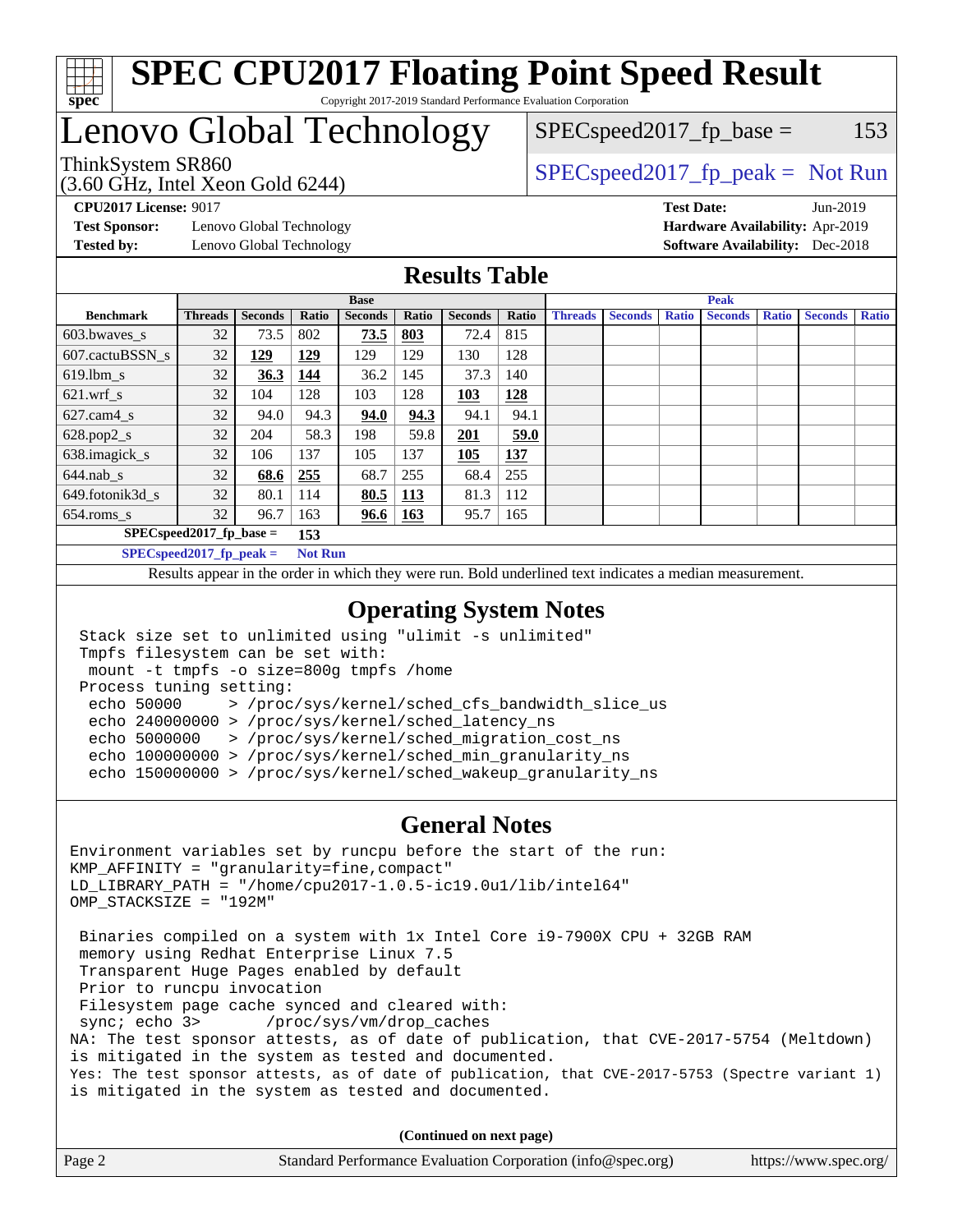

### Lenovo Global Technology

 $SPEC speed2017<sub>fp</sub> base =  $153$$ 

(3.60 GHz, Intel Xeon Gold 6244)

ThinkSystem SR860<br>  $SPEC speed2017<sub>rfp</sub> peak = Not Run$ 

**[Test Sponsor:](http://www.spec.org/auto/cpu2017/Docs/result-fields.html#TestSponsor)** Lenovo Global Technology **[Hardware Availability:](http://www.spec.org/auto/cpu2017/Docs/result-fields.html#HardwareAvailability)** Apr-2019 **[Tested by:](http://www.spec.org/auto/cpu2017/Docs/result-fields.html#Testedby)** Lenovo Global Technology **[Software Availability:](http://www.spec.org/auto/cpu2017/Docs/result-fields.html#SoftwareAvailability)** Dec-2018

**[CPU2017 License:](http://www.spec.org/auto/cpu2017/Docs/result-fields.html#CPU2017License)** 9017 **[Test Date:](http://www.spec.org/auto/cpu2017/Docs/result-fields.html#TestDate)** Jun-2019

### **[General Notes \(Continued\)](http://www.spec.org/auto/cpu2017/Docs/result-fields.html#GeneralNotes)**

Yes: The test sponsor attests, as of date of publication, that CVE-2017-5715 (Spectre variant 2) is mitigated in the system as tested and documented. Yes: The test sponsor attests, as of date of publication, that CVE-2018-3640 (Spectre variant 3a) is mitigated in the system as tested and documented. Yes: The test sponsor attests, as of date of publication, that CVE-2018-3639 (Spectre variant 4) is mitigated in the system as tested and documented.

### **[Platform Notes](http://www.spec.org/auto/cpu2017/Docs/result-fields.html#PlatformNotes)**

Page 3 Standard Performance Evaluation Corporation [\(info@spec.org\)](mailto:info@spec.org) <https://www.spec.org/> BIOS configuration: Choose Operating Mode set to Maximum Performance Choose Operating Mode set to Custom Mode Hyper-Threading set to Disable Adjacent Cache Prefetch set to Disable MONITOR/MWAIT set to Enable SNC set to Enable Sysinfo program /home/cpu2017-1.0.5-ic19.0u1/bin/sysinfo Rev: r5974 of 2018-05-19 9bcde8f2999c33d61f64985e45859ea9 running on linux-700n Thu Jun 6 10:21:28 2019 SUT (System Under Test) info as seen by some common utilities. For more information on this section, see <https://www.spec.org/cpu2017/Docs/config.html#sysinfo> From /proc/cpuinfo model name : Intel(R) Xeon(R) Gold 6244 CPU @ 3.60GHz 4 "physical id"s (chips) 32 "processors" cores, siblings (Caution: counting these is hw and system dependent. The following excerpts from /proc/cpuinfo might not be reliable. Use with caution.) cpu cores : 8 siblings : 8 physical 0: cores 4 8 17 18 19 24 25 27 physical 1: cores 2 3 4 8 17 20 24 26 physical 2: cores 2 4 9 20 24 25 26 27 physical 3: cores 2 3 17 18 19 20 24 25 From lscpu: Architecture: x86\_64 CPU op-mode(s): 32-bit, 64-bit Byte Order: Little Endian  $CPU(s):$  32 On-line CPU(s) list: 0-31 Thread(s) per core: 1 Core(s) per socket: 8 Socket(s): 4 **(Continued on next page)**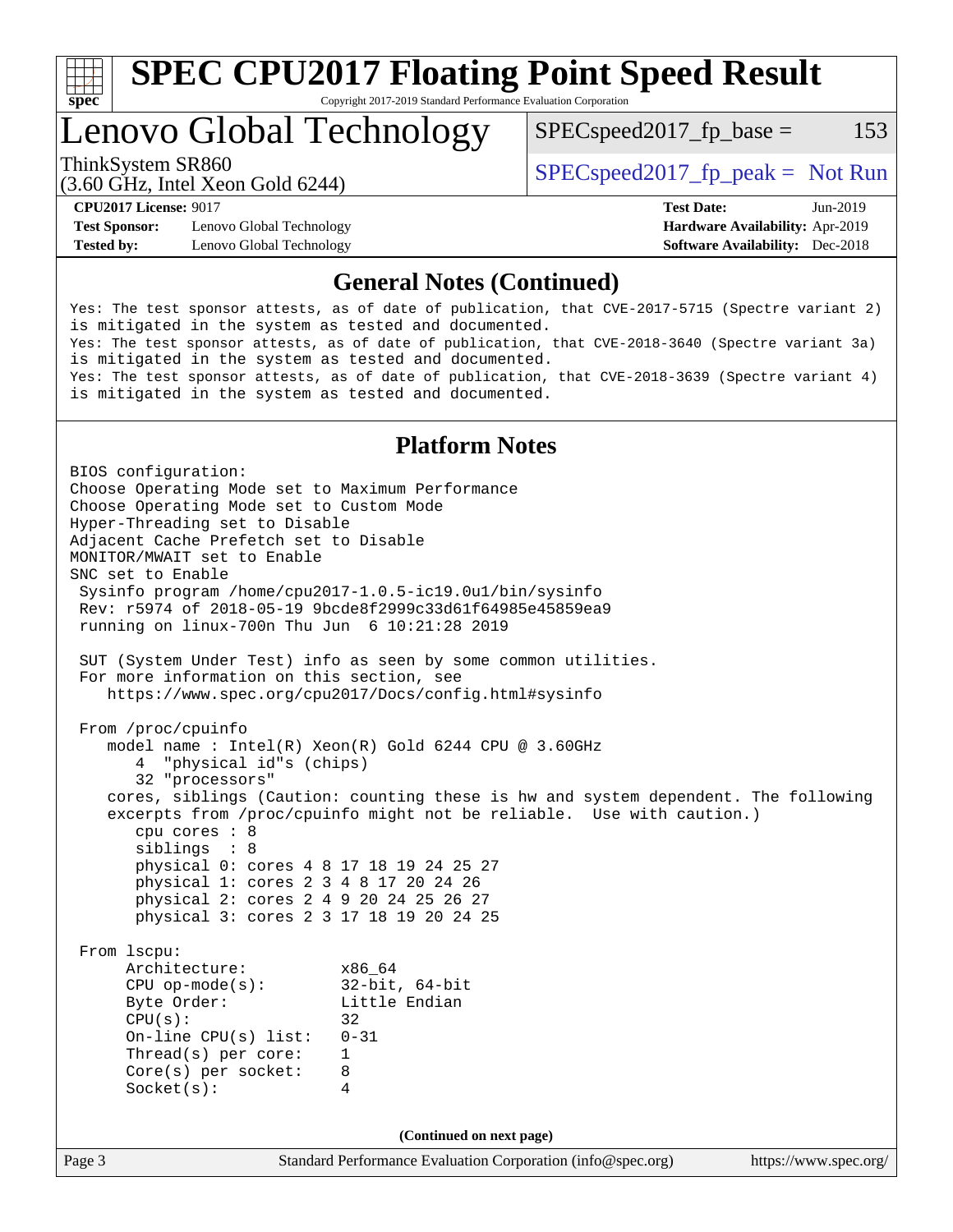

### Lenovo Global Technology

 $SPEC speed2017_fp\_base = 153$ 

(3.60 GHz, Intel Xeon Gold 6244)

ThinkSystem SR860<br>  $SPEC speed2017<sub>fp</sub> peak = Not Run$ 

**[CPU2017 License:](http://www.spec.org/auto/cpu2017/Docs/result-fields.html#CPU2017License)** 9017 **[Test Date:](http://www.spec.org/auto/cpu2017/Docs/result-fields.html#TestDate)** Jun-2019

**[Test Sponsor:](http://www.spec.org/auto/cpu2017/Docs/result-fields.html#TestSponsor)** Lenovo Global Technology **[Hardware Availability:](http://www.spec.org/auto/cpu2017/Docs/result-fields.html#HardwareAvailability)** Apr-2019 **[Tested by:](http://www.spec.org/auto/cpu2017/Docs/result-fields.html#Testedby)** Lenovo Global Technology **[Software Availability:](http://www.spec.org/auto/cpu2017/Docs/result-fields.html#SoftwareAvailability)** Dec-2018

#### **[Platform Notes \(Continued\)](http://www.spec.org/auto/cpu2017/Docs/result-fields.html#PlatformNotes)**

| NUMA $node(s)$ :         | 4                                                                                   |
|--------------------------|-------------------------------------------------------------------------------------|
| Vendor ID:               | GenuineIntel                                                                        |
| $CPU$ family:            | 6                                                                                   |
| Model:                   | 85                                                                                  |
| Model name:              | $Intel(R)$ Xeon $(R)$ Gold 6244 CPU @ 3.60GHz                                       |
| Stepping:                | 6                                                                                   |
| CPU MHz:                 | 3600.000                                                                            |
| $CPU$ max $MHz$ :        | 4400.0000                                                                           |
| CPU min MHz:             | 1200.0000                                                                           |
| BogoMIPS:                | 7200.00                                                                             |
| Virtualization:          | $VT - x$                                                                            |
| $L1d$ cache:             | 32K                                                                                 |
| Lli cache:               | 32K                                                                                 |
| $L2$ cache:              | 1024K                                                                               |
| $L3$ cache:              | 25344K                                                                              |
| NUMA $node0$ $CPU(s):$   | $0 - 7$                                                                             |
| NUMA nodel $CPU(s):$     | $8 - 15$                                                                            |
| NUMA $node2$ $CPU(s):$   | $16 - 23$                                                                           |
| NUMA $node3$ CPU $(s)$ : | $24 - 31$                                                                           |
| Flaqs:                   | fpu vme de pse tsc msr pae mce cx8 apic sep mtrr pqe mca cmov                       |
|                          | pat pse36 clflush dts acpi mmx fxsr sse sse2 ss ht tm pbe syscall nx pdpe1qb rdtscp |
|                          | Im constant tsc art arch perfmon pebs bts rep good nopl xtopology nonstop tsc cpuid |
|                          | aperfmperf pni polmulodo dtes64 monitor ds cpl ymx smx est tm2 ssse3 sdbo fma cx16  |

stop\_tsc cpuid aperfmperf pni pclmulqdq dtes64 monitor ds\_cpl vmx smx est tm2 ssse3 sdbg fma cx16 xtpr pdcm pcid dca sse4\_1 sse4\_2 x2apic movbe popcnt tsc\_deadline\_timer aes xsave avx f16c rdrand lahf\_lm abm 3dnowprefetch cpuid\_fault epb cat\_l3 cdp\_l3 invpcid\_single ssbd mba ibrs ibpb stibp tpr\_shadow vnmi flexpriority ept vpid fsgsbase tsc\_adjust bmi1 hle avx2 smep bmi2 erms invpcid rtm cqm mpx rdt\_a avx512f avx512dq rdseed adx smap clflushopt clwb intel\_pt avx512cd avx512bw avx512vl xsaveopt xsavec xgetbv1 xsaves cqm\_llc cqm\_occup\_llc cqm\_mbm\_total cqm\_mbm\_local dtherm ida arat pln pts pku ospke avx512\_vnni flush\_l1d arch\_capabilities

 /proc/cpuinfo cache data cache size : 25344 KB

 From numactl --hardware WARNING: a numactl 'node' might or might not correspond to a physical chip. available: 4 nodes (0-3) node 0 cpus: 0 1 2 3 4 5 6 7 node 0 size: 386670 MB node 0 free: 386336 MB node 1 cpus: 8 9 10 11 12 13 14 15 node 1 size: 387059 MB node 1 free: 386829 MB node 2 cpus: 16 17 18 19 20 21 22 23 node 2 size: 387059 MB node 2 free: 376872 MB node 3 cpus: 24 25 26 27 28 29 30 31

**(Continued on next page)**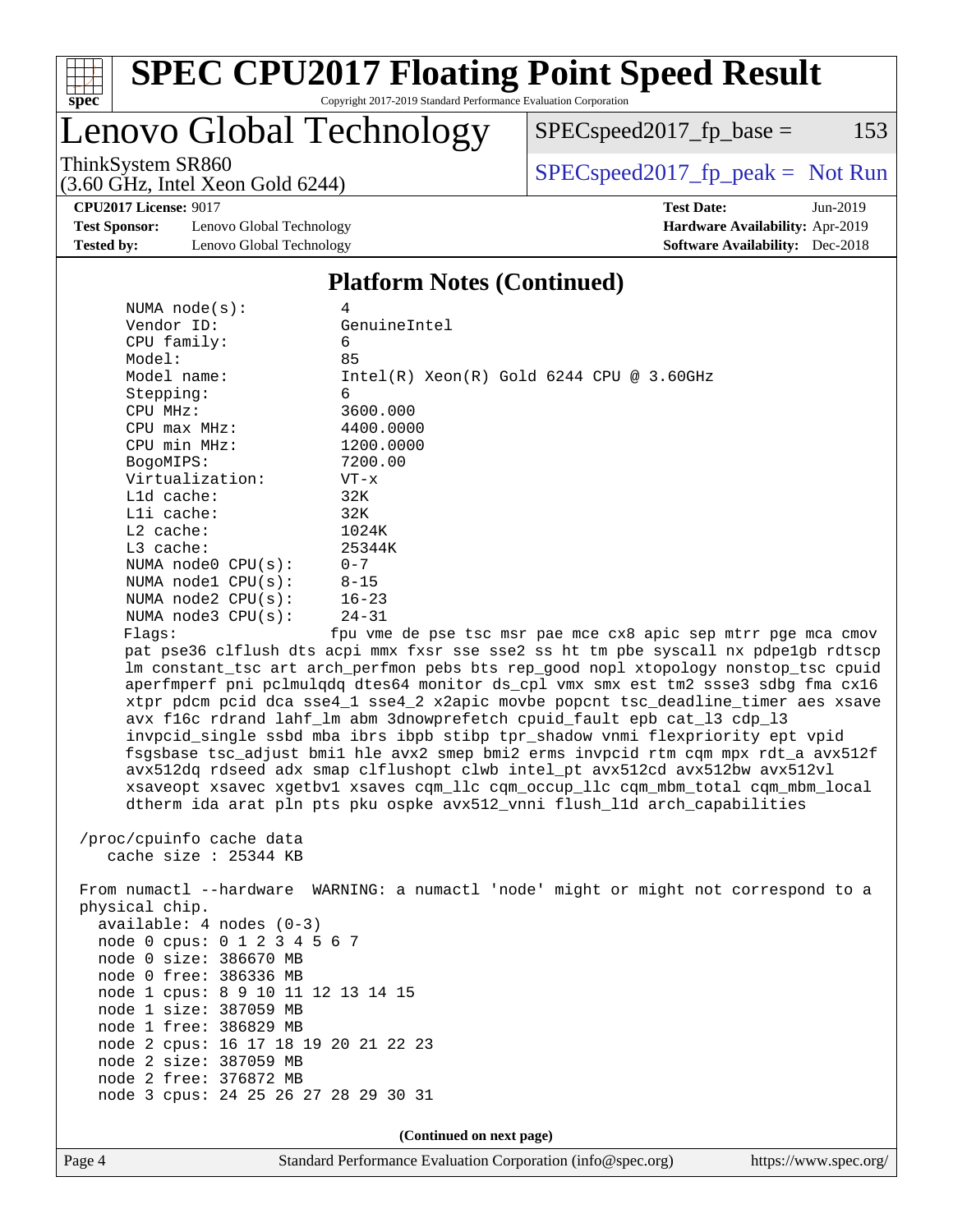#### Page 5 Standard Performance Evaluation Corporation [\(info@spec.org\)](mailto:info@spec.org) <https://www.spec.org/> **[spec](http://www.spec.org/) [SPEC CPU2017 Floating Point Speed Result](http://www.spec.org/auto/cpu2017/Docs/result-fields.html#SPECCPU2017FloatingPointSpeedResult)** Copyright 2017-2019 Standard Performance Evaluation Corporation Lenovo Global Technology (3.60 GHz, Intel Xeon Gold 6244) ThinkSystem SR860<br>  $SPEC speed2017$  [p\_peak = Not Run  $SPEC speed2017<sub>fp</sub> base =  $153$$ **[CPU2017 License:](http://www.spec.org/auto/cpu2017/Docs/result-fields.html#CPU2017License)** 9017 **[Test Date:](http://www.spec.org/auto/cpu2017/Docs/result-fields.html#TestDate)** Jun-2019 **[Test Sponsor:](http://www.spec.org/auto/cpu2017/Docs/result-fields.html#TestSponsor)** Lenovo Global Technology **[Hardware Availability:](http://www.spec.org/auto/cpu2017/Docs/result-fields.html#HardwareAvailability)** Apr-2019 **[Tested by:](http://www.spec.org/auto/cpu2017/Docs/result-fields.html#Testedby)** Lenovo Global Technology **[Software Availability:](http://www.spec.org/auto/cpu2017/Docs/result-fields.html#SoftwareAvailability)** Dec-2018 **[Platform Notes \(Continued\)](http://www.spec.org/auto/cpu2017/Docs/result-fields.html#PlatformNotes)** node 3 size: 387028 MB node 3 free: 383898 MB node distances: node 0 1 2 3 0: 10 21 21 31 1: 21 10 31 21 2: 21 31 10 21 3: 31 21 21 10 From /proc/meminfo MemTotal: 1584966628 kB HugePages Total: 0 Hugepagesize: 2048 kB From /etc/\*release\* /etc/\*version\* SuSE-release: SUSE Linux Enterprise Server 12 (x86\_64) VERSION = 12 PATCHLEVEL = 4 # This file is deprecated and will be removed in a future service pack or release. # Please check /etc/os-release for details about this release. os-release: NAME="SLES" VERSION="12-SP4" VERSION\_ID="12.4" PRETTY\_NAME="SUSE Linux Enterprise Server 12 SP4" ID="sles" ANSI\_COLOR="0;32" CPE\_NAME="cpe:/o:suse:sles:12:sp4" uname -a: Linux linux-700n 4.12.14-94.41-default #1 SMP Wed Oct 31 12:25:04 UTC 2018 (3090901) x86\_64 x86\_64 x86\_64 GNU/Linux Kernel self-reported vulnerability status: CVE-2017-5754 (Meltdown): Not affected CVE-2017-5753 (Spectre variant 1): Mitigation: \_\_user pointer sanitization CVE-2017-5715 (Spectre variant 2): Mitigation: Indirect Branch Restricted Speculation, IBPB, IBRS\_FW run-level 3 Jun 6 08:08 SPEC is set to: /home/cpu2017-1.0.5-ic19.0u1 Filesystem Type Size Used Avail Use% Mounted on tmpfs tmpfs 800G 8.3G 792G 2% /home **(Continued on next page)**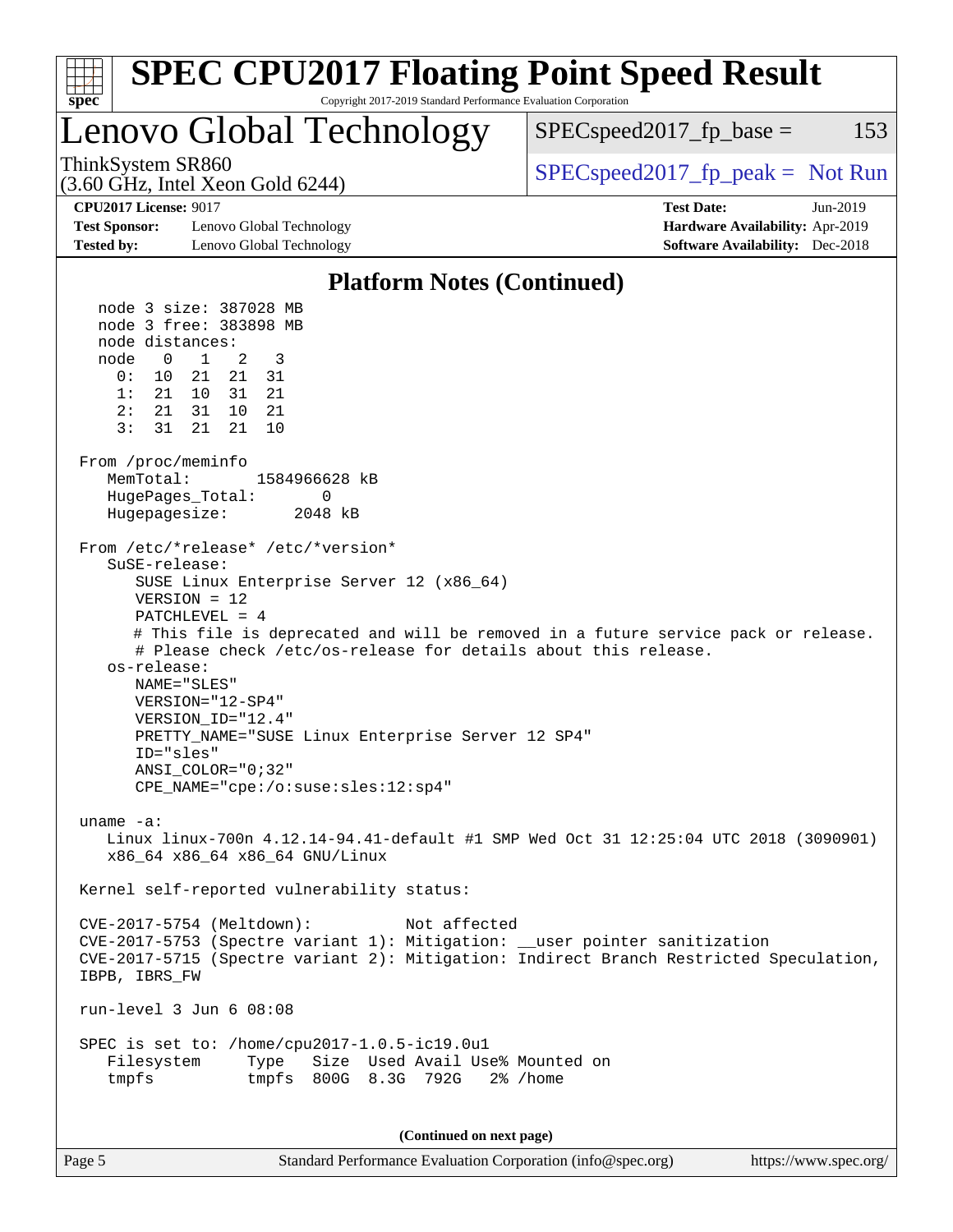

### Lenovo Global Technology

ThinkSystem SR860<br>  $(3.60 \text{ GHz. Intel Yoon Gold } 6244)$  [SPECspeed2017\\_fp\\_peak =](http://www.spec.org/auto/cpu2017/Docs/result-fields.html#SPECspeed2017fppeak) Not Run

 $SPEC speed2017_fp\_base = 153$ 

(3.60 GHz, Intel Xeon Gold 6244)

**[CPU2017 License:](http://www.spec.org/auto/cpu2017/Docs/result-fields.html#CPU2017License)** 9017 **[Test Date:](http://www.spec.org/auto/cpu2017/Docs/result-fields.html#TestDate)** Jun-2019

**[Test Sponsor:](http://www.spec.org/auto/cpu2017/Docs/result-fields.html#TestSponsor)** Lenovo Global Technology **[Hardware Availability:](http://www.spec.org/auto/cpu2017/Docs/result-fields.html#HardwareAvailability)** Apr-2019 **[Tested by:](http://www.spec.org/auto/cpu2017/Docs/result-fields.html#Testedby)** Lenovo Global Technology **[Software Availability:](http://www.spec.org/auto/cpu2017/Docs/result-fields.html#SoftwareAvailability)** Dec-2018

#### **[Platform Notes \(Continued\)](http://www.spec.org/auto/cpu2017/Docs/result-fields.html#PlatformNotes)**

 Additional information from dmidecode follows. WARNING: Use caution when you interpret this section. The 'dmidecode' program reads system data which is "intended to allow hardware to be accurately determined", but the intent may not be met, as there are frequent changes to hardware, firmware, and the "DMTF SMBIOS" standard. BIOS Lenovo -[TEE135T-2.10]- 03/21/2019 Memory: 48x Samsung M393A4K40CB2-CVF 32 GB 2 rank 2933

(End of data from sysinfo program)

#### **[Compiler Version Notes](http://www.spec.org/auto/cpu2017/Docs/result-fields.html#CompilerVersionNotes)**

| Standard Performance Evaluation Corporation (info@spec.org)<br>Page 6<br>https://www.spec.org/                                                                                           |  |
|------------------------------------------------------------------------------------------------------------------------------------------------------------------------------------------|--|
| (Continued on next page)                                                                                                                                                                 |  |
| Intel(R) Fortran Intel(R) 64 Compiler for applications running on Intel(R)                                                                                                               |  |
| $CC$ 621.wrf_s(base) 627.cam4_s(base) 628.pop2_s(base)                                                                                                                                   |  |
| $Intel(R)$ Fortran Intel(R) 64 Compiler for applications running on Intel(R)<br>64, Version 19.0.1.144 Build 20181018<br>Copyright (C) 1985-2018 Intel Corporation. All rights reserved. |  |
| FC 603.bwaves_s(base) 649.fotonik3d_s(base) 654.roms_s(base)                                                                                                                             |  |
| Copyright (C) 1985-2018 Intel Corporation. All rights reserved.                                                                                                                          |  |
| Intel(R) Fortran Intel(R) 64 Compiler for applications running on Intel(R)<br>64, Version 19.0.1.144 Build 20181018                                                                      |  |
| Version 19.0.1.144 Build 20181018<br>Copyright (C) 1985-2018 Intel Corporation. All rights reserved.                                                                                     |  |
| Copyright (C) 1985-2018 Intel Corporation. All rights reserved.<br>Intel(R) C Intel(R) 64 Compiler for applications running on Intel(R) 64,                                              |  |
| Intel(R) $C++$ Intel(R) 64 Compiler for applications running on Intel(R) 64,<br>Version 19.0.1.144 Build 20181018                                                                        |  |
| FC 607. cactuBSSN s(base)                                                                                                                                                                |  |
|                                                                                                                                                                                          |  |
| Copyright (C) 1985-2018 Intel Corporation. All rights reserved.                                                                                                                          |  |
| Intel(R) C Intel(R) 64 Compiler for applications running on Intel(R) 64,<br>Version 19.0.1.144 Build 20181018                                                                            |  |
| CC 619.1bm_s(base) 638.imagick_s(base) 644.nab_s(base)                                                                                                                                   |  |
|                                                                                                                                                                                          |  |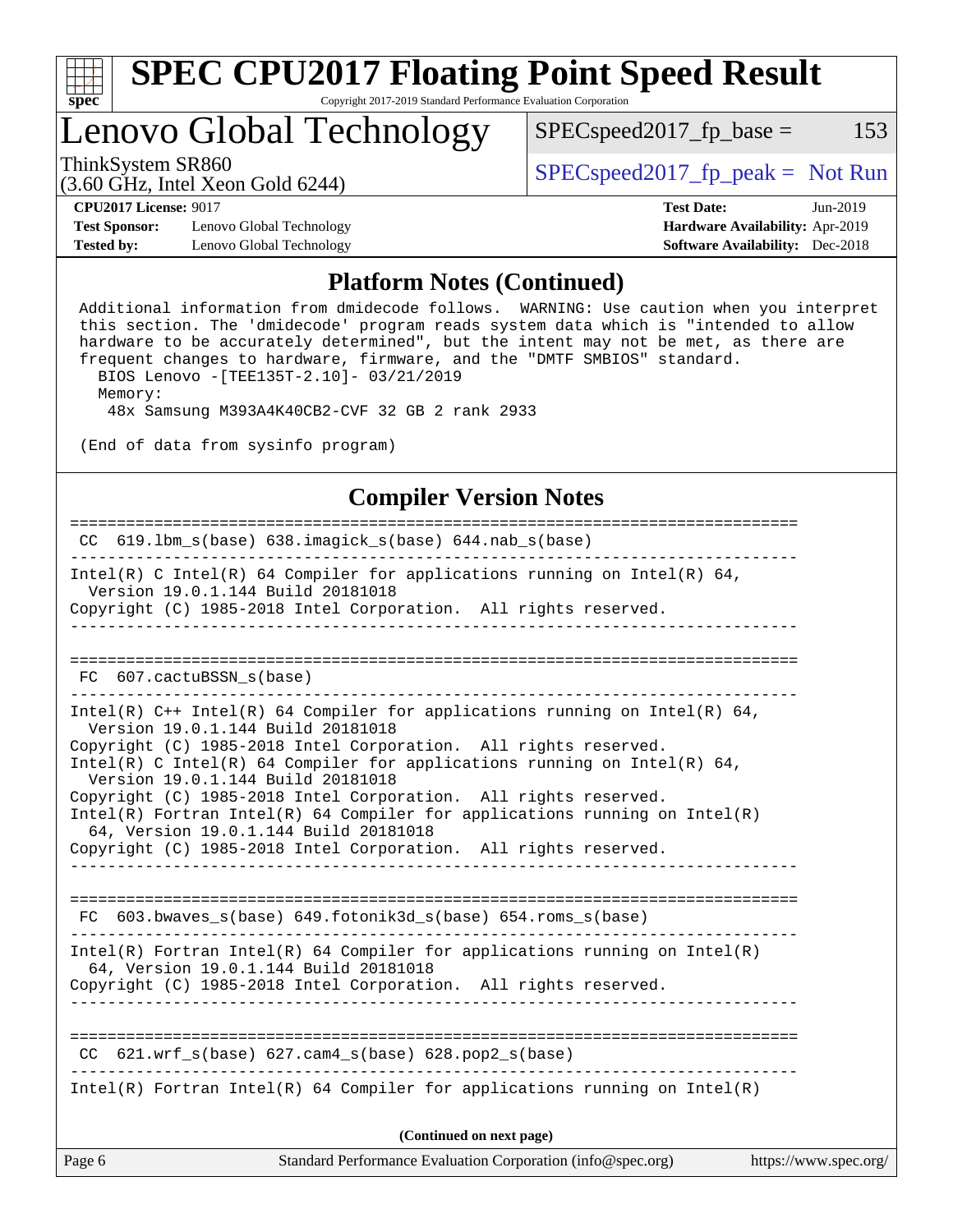

# **[SPEC CPU2017 Floating Point Speed Result](http://www.spec.org/auto/cpu2017/Docs/result-fields.html#SPECCPU2017FloatingPointSpeedResult)**

Copyright 2017-2019 Standard Performance Evaluation Corporation

### Lenovo Global Technology

 $SPEC speed2017_fp\_base = 153$ 

ThinkSystem SR860<br>  $SPEC speed2017<sub>rfp</sub> peak = Not Run$ 

(3.60 GHz, Intel Xeon Gold 6244)

**[CPU2017 License:](http://www.spec.org/auto/cpu2017/Docs/result-fields.html#CPU2017License)** 9017 **[Test Date:](http://www.spec.org/auto/cpu2017/Docs/result-fields.html#TestDate)** Jun-2019 **[Test Sponsor:](http://www.spec.org/auto/cpu2017/Docs/result-fields.html#TestSponsor)** Lenovo Global Technology **[Hardware Availability:](http://www.spec.org/auto/cpu2017/Docs/result-fields.html#HardwareAvailability)** Apr-2019 **[Tested by:](http://www.spec.org/auto/cpu2017/Docs/result-fields.html#Testedby)** Lenovo Global Technology **[Software Availability:](http://www.spec.org/auto/cpu2017/Docs/result-fields.html#SoftwareAvailability)** Dec-2018

### **[Compiler Version Notes \(Continued\)](http://www.spec.org/auto/cpu2017/Docs/result-fields.html#CompilerVersionNotes)**

 64, Version 19.0.1.144 Build 20181018 Copyright (C) 1985-2018 Intel Corporation. All rights reserved. Intel(R) C Intel(R) 64 Compiler for applications running on Intel(R) 64, Version 19.0.1.144 Build 20181018 Copyright (C) 1985-2018 Intel Corporation. All rights reserved. ------------------------------------------------------------------------------

### **[Base Compiler Invocation](http://www.spec.org/auto/cpu2017/Docs/result-fields.html#BaseCompilerInvocation)**

[C benchmarks](http://www.spec.org/auto/cpu2017/Docs/result-fields.html#Cbenchmarks): [icc -m64 -std=c11](http://www.spec.org/cpu2017/results/res2019q3/cpu2017-20190625-15656.flags.html#user_CCbase_intel_icc_64bit_c11_33ee0cdaae7deeeab2a9725423ba97205ce30f63b9926c2519791662299b76a0318f32ddfffdc46587804de3178b4f9328c46fa7c2b0cd779d7a61945c91cd35)

[Fortran benchmarks](http://www.spec.org/auto/cpu2017/Docs/result-fields.html#Fortranbenchmarks): [ifort -m64](http://www.spec.org/cpu2017/results/res2019q3/cpu2017-20190625-15656.flags.html#user_FCbase_intel_ifort_64bit_24f2bb282fbaeffd6157abe4f878425411749daecae9a33200eee2bee2fe76f3b89351d69a8130dd5949958ce389cf37ff59a95e7a40d588e8d3a57e0c3fd751)

[Benchmarks using both Fortran and C](http://www.spec.org/auto/cpu2017/Docs/result-fields.html#BenchmarksusingbothFortranandC): [ifort -m64](http://www.spec.org/cpu2017/results/res2019q3/cpu2017-20190625-15656.flags.html#user_CC_FCbase_intel_ifort_64bit_24f2bb282fbaeffd6157abe4f878425411749daecae9a33200eee2bee2fe76f3b89351d69a8130dd5949958ce389cf37ff59a95e7a40d588e8d3a57e0c3fd751) [icc -m64 -std=c11](http://www.spec.org/cpu2017/results/res2019q3/cpu2017-20190625-15656.flags.html#user_CC_FCbase_intel_icc_64bit_c11_33ee0cdaae7deeeab2a9725423ba97205ce30f63b9926c2519791662299b76a0318f32ddfffdc46587804de3178b4f9328c46fa7c2b0cd779d7a61945c91cd35)

[Benchmarks using Fortran, C, and C++:](http://www.spec.org/auto/cpu2017/Docs/result-fields.html#BenchmarksusingFortranCandCXX) [icpc -m64](http://www.spec.org/cpu2017/results/res2019q3/cpu2017-20190625-15656.flags.html#user_CC_CXX_FCbase_intel_icpc_64bit_4ecb2543ae3f1412ef961e0650ca070fec7b7afdcd6ed48761b84423119d1bf6bdf5cad15b44d48e7256388bc77273b966e5eb805aefd121eb22e9299b2ec9d9) [icc -m64 -std=c11](http://www.spec.org/cpu2017/results/res2019q3/cpu2017-20190625-15656.flags.html#user_CC_CXX_FCbase_intel_icc_64bit_c11_33ee0cdaae7deeeab2a9725423ba97205ce30f63b9926c2519791662299b76a0318f32ddfffdc46587804de3178b4f9328c46fa7c2b0cd779d7a61945c91cd35) [ifort -m64](http://www.spec.org/cpu2017/results/res2019q3/cpu2017-20190625-15656.flags.html#user_CC_CXX_FCbase_intel_ifort_64bit_24f2bb282fbaeffd6157abe4f878425411749daecae9a33200eee2bee2fe76f3b89351d69a8130dd5949958ce389cf37ff59a95e7a40d588e8d3a57e0c3fd751)

### **[Base Portability Flags](http://www.spec.org/auto/cpu2017/Docs/result-fields.html#BasePortabilityFlags)**

 603.bwaves\_s: [-DSPEC\\_LP64](http://www.spec.org/cpu2017/results/res2019q3/cpu2017-20190625-15656.flags.html#suite_basePORTABILITY603_bwaves_s_DSPEC_LP64) 607.cactuBSSN\_s: [-DSPEC\\_LP64](http://www.spec.org/cpu2017/results/res2019q3/cpu2017-20190625-15656.flags.html#suite_basePORTABILITY607_cactuBSSN_s_DSPEC_LP64) 619.lbm\_s: [-DSPEC\\_LP64](http://www.spec.org/cpu2017/results/res2019q3/cpu2017-20190625-15656.flags.html#suite_basePORTABILITY619_lbm_s_DSPEC_LP64) 621.wrf\_s: [-DSPEC\\_LP64](http://www.spec.org/cpu2017/results/res2019q3/cpu2017-20190625-15656.flags.html#suite_basePORTABILITY621_wrf_s_DSPEC_LP64) [-DSPEC\\_CASE\\_FLAG](http://www.spec.org/cpu2017/results/res2019q3/cpu2017-20190625-15656.flags.html#b621.wrf_s_baseCPORTABILITY_DSPEC_CASE_FLAG) [-convert big\\_endian](http://www.spec.org/cpu2017/results/res2019q3/cpu2017-20190625-15656.flags.html#user_baseFPORTABILITY621_wrf_s_convert_big_endian_c3194028bc08c63ac5d04de18c48ce6d347e4e562e8892b8bdbdc0214820426deb8554edfa529a3fb25a586e65a3d812c835984020483e7e73212c4d31a38223) 627.cam4\_s: [-DSPEC\\_LP64](http://www.spec.org/cpu2017/results/res2019q3/cpu2017-20190625-15656.flags.html#suite_basePORTABILITY627_cam4_s_DSPEC_LP64) [-DSPEC\\_CASE\\_FLAG](http://www.spec.org/cpu2017/results/res2019q3/cpu2017-20190625-15656.flags.html#b627.cam4_s_baseCPORTABILITY_DSPEC_CASE_FLAG) 628.pop2\_s: [-DSPEC\\_LP64](http://www.spec.org/cpu2017/results/res2019q3/cpu2017-20190625-15656.flags.html#suite_basePORTABILITY628_pop2_s_DSPEC_LP64) [-DSPEC\\_CASE\\_FLAG](http://www.spec.org/cpu2017/results/res2019q3/cpu2017-20190625-15656.flags.html#b628.pop2_s_baseCPORTABILITY_DSPEC_CASE_FLAG) [-convert big\\_endian](http://www.spec.org/cpu2017/results/res2019q3/cpu2017-20190625-15656.flags.html#user_baseFPORTABILITY628_pop2_s_convert_big_endian_c3194028bc08c63ac5d04de18c48ce6d347e4e562e8892b8bdbdc0214820426deb8554edfa529a3fb25a586e65a3d812c835984020483e7e73212c4d31a38223) [-assume byterecl](http://www.spec.org/cpu2017/results/res2019q3/cpu2017-20190625-15656.flags.html#user_baseFPORTABILITY628_pop2_s_assume_byterecl_7e47d18b9513cf18525430bbf0f2177aa9bf368bc7a059c09b2c06a34b53bd3447c950d3f8d6c70e3faf3a05c8557d66a5798b567902e8849adc142926523472) 638.imagick\_s: [-DSPEC\\_LP64](http://www.spec.org/cpu2017/results/res2019q3/cpu2017-20190625-15656.flags.html#suite_basePORTABILITY638_imagick_s_DSPEC_LP64) 644.nab\_s: [-DSPEC\\_LP64](http://www.spec.org/cpu2017/results/res2019q3/cpu2017-20190625-15656.flags.html#suite_basePORTABILITY644_nab_s_DSPEC_LP64) 649.fotonik3d\_s: [-DSPEC\\_LP64](http://www.spec.org/cpu2017/results/res2019q3/cpu2017-20190625-15656.flags.html#suite_basePORTABILITY649_fotonik3d_s_DSPEC_LP64) 654.roms\_s: [-DSPEC\\_LP64](http://www.spec.org/cpu2017/results/res2019q3/cpu2017-20190625-15656.flags.html#suite_basePORTABILITY654_roms_s_DSPEC_LP64)

### **[Base Optimization Flags](http://www.spec.org/auto/cpu2017/Docs/result-fields.html#BaseOptimizationFlags)**

[C benchmarks](http://www.spec.org/auto/cpu2017/Docs/result-fields.html#Cbenchmarks):

[-xCORE-AVX512](http://www.spec.org/cpu2017/results/res2019q3/cpu2017-20190625-15656.flags.html#user_CCbase_f-xCORE-AVX512) [-ipo](http://www.spec.org/cpu2017/results/res2019q3/cpu2017-20190625-15656.flags.html#user_CCbase_f-ipo) [-O3](http://www.spec.org/cpu2017/results/res2019q3/cpu2017-20190625-15656.flags.html#user_CCbase_f-O3) [-no-prec-div](http://www.spec.org/cpu2017/results/res2019q3/cpu2017-20190625-15656.flags.html#user_CCbase_f-no-prec-div) [-qopt-prefetch](http://www.spec.org/cpu2017/results/res2019q3/cpu2017-20190625-15656.flags.html#user_CCbase_f-qopt-prefetch) [-ffinite-math-only](http://www.spec.org/cpu2017/results/res2019q3/cpu2017-20190625-15656.flags.html#user_CCbase_f_finite_math_only_cb91587bd2077682c4b38af759c288ed7c732db004271a9512da14a4f8007909a5f1427ecbf1a0fb78ff2a814402c6114ac565ca162485bbcae155b5e4258871) [-qopt-mem-layout-trans=4](http://www.spec.org/cpu2017/results/res2019q3/cpu2017-20190625-15656.flags.html#user_CCbase_f-qopt-mem-layout-trans_fa39e755916c150a61361b7846f310bcdf6f04e385ef281cadf3647acec3f0ae266d1a1d22d972a7087a248fd4e6ca390a3634700869573d231a252c784941a8) [-qopenmp](http://www.spec.org/cpu2017/results/res2019q3/cpu2017-20190625-15656.flags.html#user_CCbase_qopenmp_16be0c44f24f464004c6784a7acb94aca937f053568ce72f94b139a11c7c168634a55f6653758ddd83bcf7b8463e8028bb0b48b77bcddc6b78d5d95bb1df2967) [-DSPEC\\_OPENMP](http://www.spec.org/cpu2017/results/res2019q3/cpu2017-20190625-15656.flags.html#suite_CCbase_DSPEC_OPENMP)

**(Continued on next page)**

Page 7 Standard Performance Evaluation Corporation [\(info@spec.org\)](mailto:info@spec.org) <https://www.spec.org/>